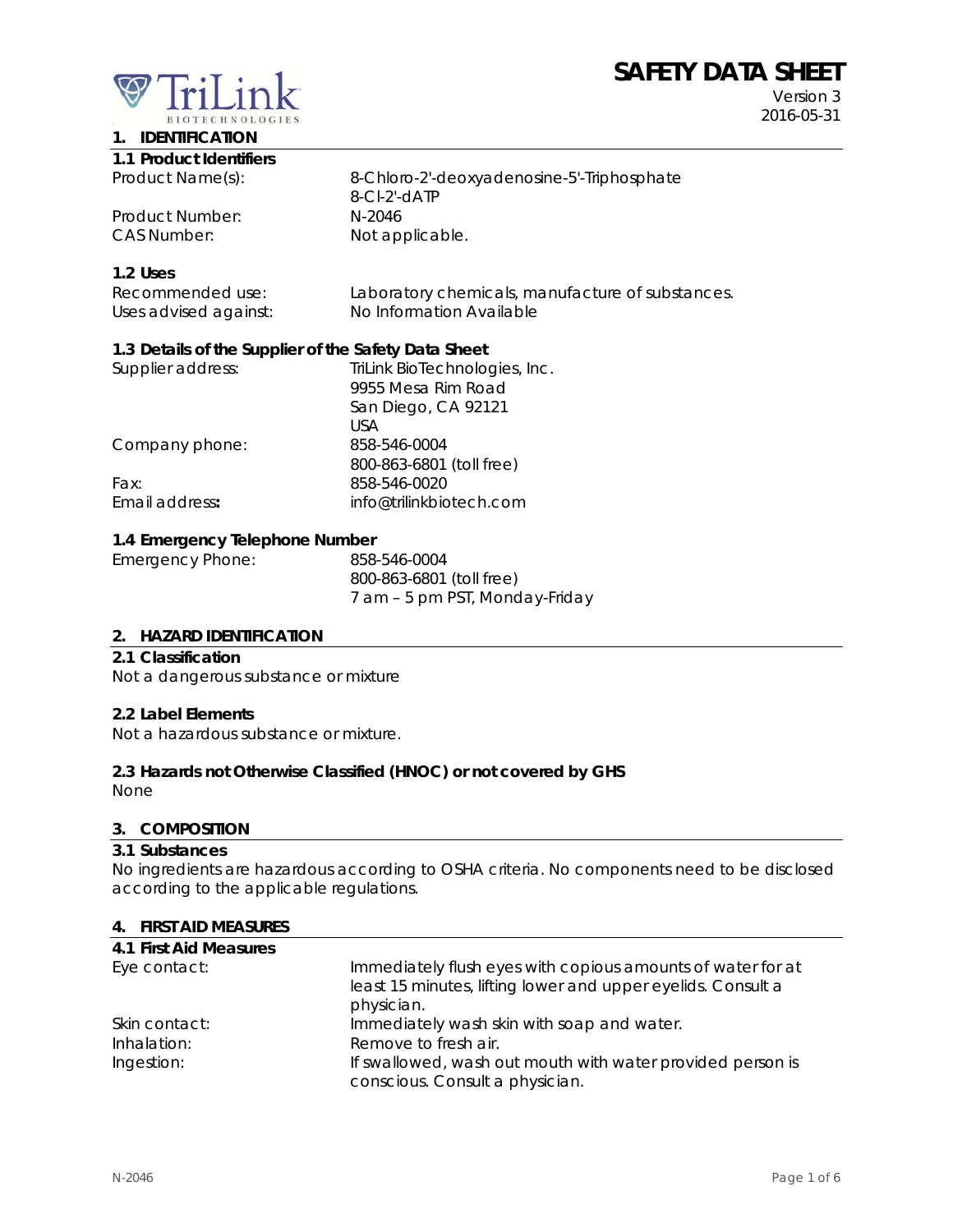# **4.2 Most Important Symptoms and Effects, both Acute and Delayed**

No information available.

# **4.3 Indication of any Immediate Medical Attention and Special Treatment Needed**

No information available.

# **5. FIRE-FIGHTING MEASURE**

| 5.1 Extinguishing Media |                                                                 |
|-------------------------|-----------------------------------------------------------------|
| Suitable Media:         | Use water spray, alcohol-resistant foam, dry chemical or carbon |
|                         | dioxide.                                                        |

# **5.2 Special Hazards Arising from Product**

No information available.

# **5.3 Advice for Firefighters**

As in any fire, wear self-contained breathing apparatus pressure-demand, MSHA/NIOSH (approved or equivalent) and full protective gear.

# **6. ACCIDENTAL RELEASE MEASURES**

**6.1 Personal Precautions, Protective Equipment and Emergency Procedures**  Ensure adequate ventilation. Avoid breathing vapors, mists or gas. See Section 8 for personal protection.

# **6.2 Environmental Precautions**

See Section 12 for additional ecological information.

# **6.3 Methods and Materials for Containment and Clean Up**

Prevent further leakage or spillage if safe to do so. Soak up with inert absorbent material. Pick up and transfer to properly labeled containers. This material and its container must be disposed of as hazardous waste.

# **7. HANDLING & STORAGE**

# **7.1 Precautions for Safe Handling**

Ensure adequate ventilation. Avoid breathing vapors, mists or gas. See Section 8 for personal protection.

# **7.2 Conditions for Safe Storage**

Keep/store only in original container. Storage Temperature: -20°C or below.

# **7.3 Incompatibilities**

None known based on information supplied.

# **8. EXPOSURE CONTROLS/PERSONAL PROTECTION**

# **8.1 Control Parameters**

This product, as supplied, does not contain any hazardous materials with occupational exposure limits established by the region specific regulatory bodies.

# **8.2 Appropriate Engineering Controls**

General industrial hygiene practices.

# **8.3 Individual Protection Measures**

Eye/Face Protection: Wear safety glasses with side shields (or goggles).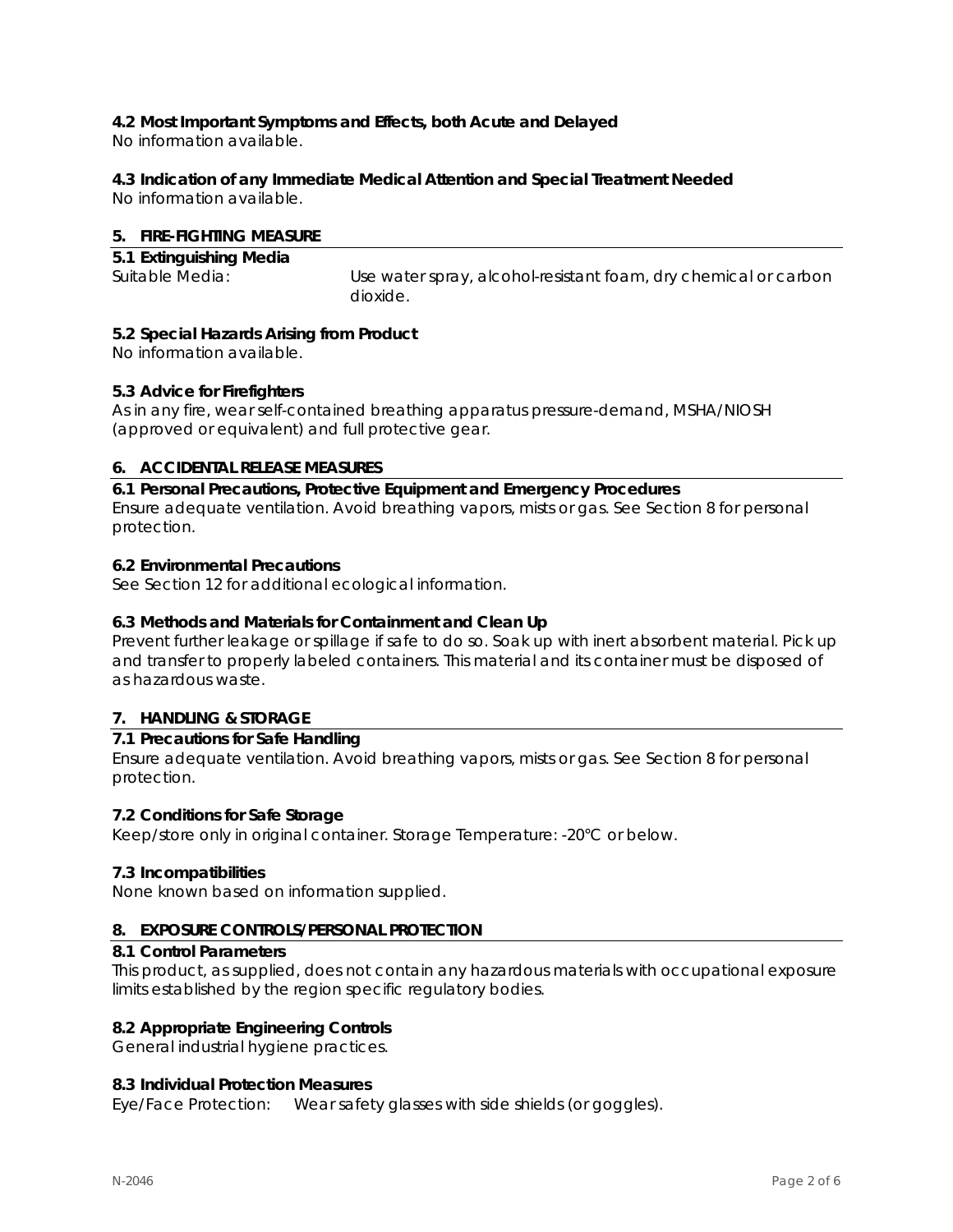| Skin/Body Protection: | Wear suitable protective clothing and gloves.                |
|-----------------------|--------------------------------------------------------------|
|                       | Respiratory Protection: Use in well ventilated areas.        |
| General:              | Handle in accordance with good industrial hygiene and safety |
|                       | practice.                                                    |

#### **9. PHYSICAL AND CHEMICAL PROPERTIES**

| 9.1 Information on Basic Physical and Chemical Properties |                                                       |  |
|-----------------------------------------------------------|-------------------------------------------------------|--|
| Physical state:                                           | Liquid                                                |  |
| Appearance:                                               | Colorless                                             |  |
| Odor:                                                     | Mild                                                  |  |
| pH:                                                       | Refer to trilinkbiotech.com for specific information. |  |
| Melting Point/Freezing Point:                             | No information available                              |  |
| <b>Boiling Point/Boiling Range:</b>                       | No information available                              |  |
| Flash Point:                                              | No information available                              |  |
| <b>Evaporation Rate:</b>                                  | No information available                              |  |
| Flammability (solid, gas):                                | No information available                              |  |
| Upper/Lower Flammability                                  | No information available                              |  |
| Limits:                                                   |                                                       |  |
| Vapor Pressure:                                           | No information available                              |  |
| Vapor Density:                                            | No information available                              |  |
| Relative Density:                                         | No information available                              |  |
| Specific Density:                                         | No information available                              |  |
| Water Solubility:                                         | No information available                              |  |
| Partition Coefficient:                                    | No information available                              |  |
| <b>Autoignition Temperature:</b>                          | No information available                              |  |
| Decomposition Temperature:                                | No information available                              |  |
| Viscosity:                                                | No information available                              |  |
| <b>Oxidizing Properties:</b>                              | No information available                              |  |
|                                                           |                                                       |  |

#### **10. STABILITY AND REACTIVITY**

# **10.1 Reactivity**

No information available.

# **10.2 Chemical stability**

Stable under normal conditions.

#### **10.3 Possibility of hazardous reactions**

Can react briskly with oxidizers, danger of explosion.

#### **10.4 Conditions to avoid**

Incompatible materials. Ignition sources. Heat.

#### **10.5 Incompatible materials**

Strong oxidizing agents.

#### **10.6 Hazardous decomposition products**

Thermal decomposition can lead to release of irritating and toxic gases and vapors. Carbon monoxide. Carbon dioxide (CO2).

#### **11. TOXICOLOGICAL INFORMATION**

# **11.1 Information on likely routes of exposure**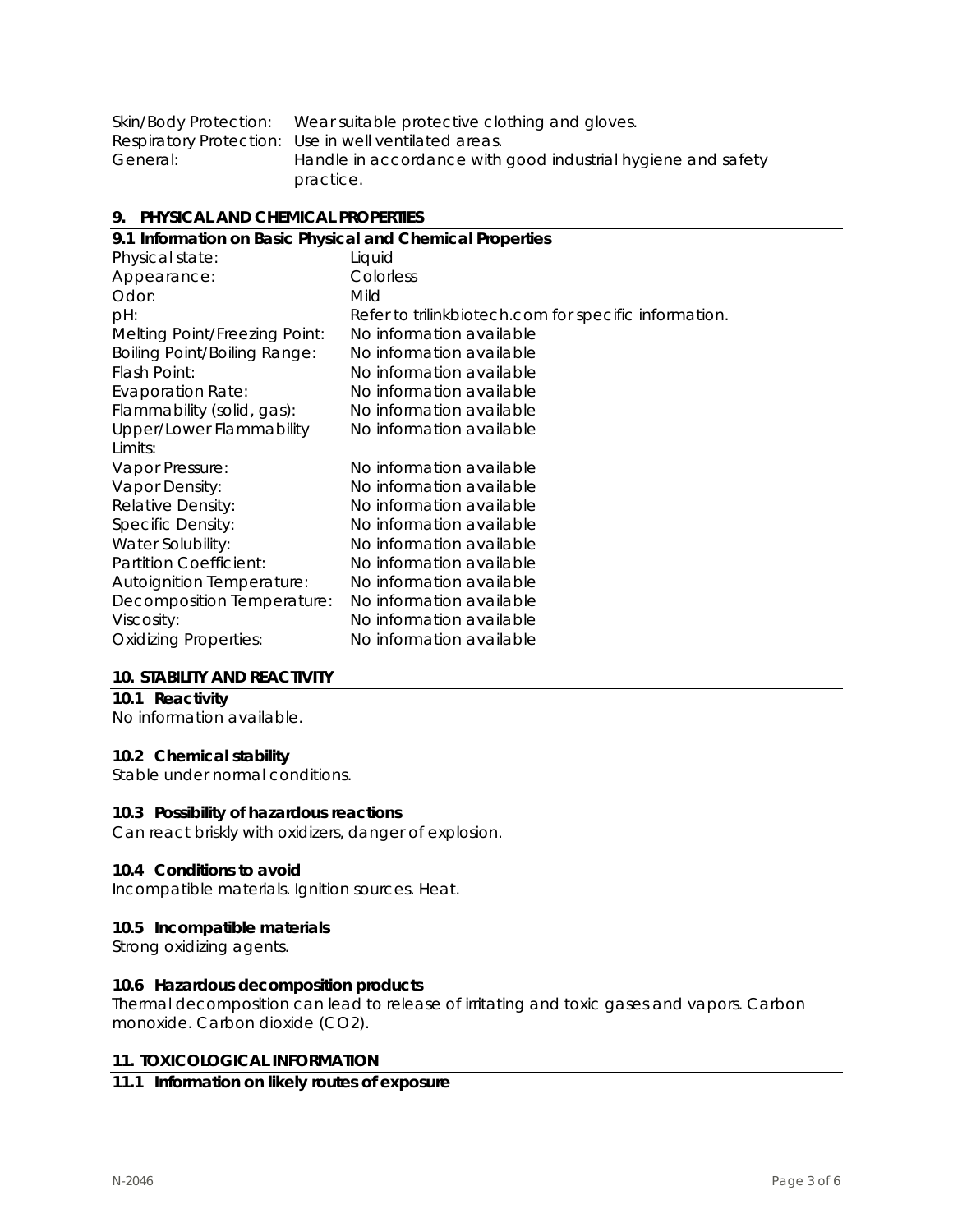| Inhalation   | Avoid breathing vapors or mists. May cause irritation of<br>respiratory tract.                                                                                                                                                 |
|--------------|--------------------------------------------------------------------------------------------------------------------------------------------------------------------------------------------------------------------------------|
| Eye contact  | Redness. May cause slight irritation.                                                                                                                                                                                          |
| Skin contact | Prolonged contact may cause redness and irritation. Repeated<br>exposure may cause skin dryness or cracking.                                                                                                                   |
| Ingestion    | May cause drowsiness or dizziness. Ingestion causes burns of the<br>upper digestive and respiratory tracts. Symptoms include burning<br>sensation, coughing, wheezing, shortness of breath, headache,<br>nausea, and vomiting. |

# **11.2 Information on toxicological effects**

Symptoms No information available.

#### **11.3 Delayed and immediate effects as well as chronic effects from short and long-term exposure**

| Skin corrosion/Irritation:                                  | Mild                                    |
|-------------------------------------------------------------|-----------------------------------------|
| Serious Eye Damage/Eye                                      | Mild                                    |
| Irritation:                                                 |                                         |
| Skin or Respiratory Sensitization: No information available |                                         |
| Germ Cell Mutagenicity:                                     | No information available                |
| Carcinogenicity:                                            | No information available                |
| Reproductive Toxicity:                                      | No information available                |
| Developmental Toxicity:                                     | No information available                |
| Teratogenicity:                                             | No information available                |
| STOT - Single Exposure:                                     | No information available                |
| STOT - Repeated Exposure:                                   | No information available                |
| Target Organs:                                              | Kidneys, eyes, skin, respiratory system |
| Chronic Toxicity:                                           | No information available                |
| Subchronic Toxicity:                                        | No information available                |
| Neurological Effects:                                       | No information available                |
| <b>Aspiration Hazard:</b>                                   | No information available                |
| Other Adverse Effects:                                      | No information available                |

#### **12. ECOLOGICAL INFORMATION**

# **12.1 Marine pollutant**

No information available

# **12.2 Ecotoxicity**

No information available

# **12.3 Persistence and degradability**

No information available

# **12.4 Bioaccumulation**

No information available

# **12.5 Mobility**

No information available

# **12.6 Other adverse effects**

Ozone Depletion Potential: No information available

Ozone: No information available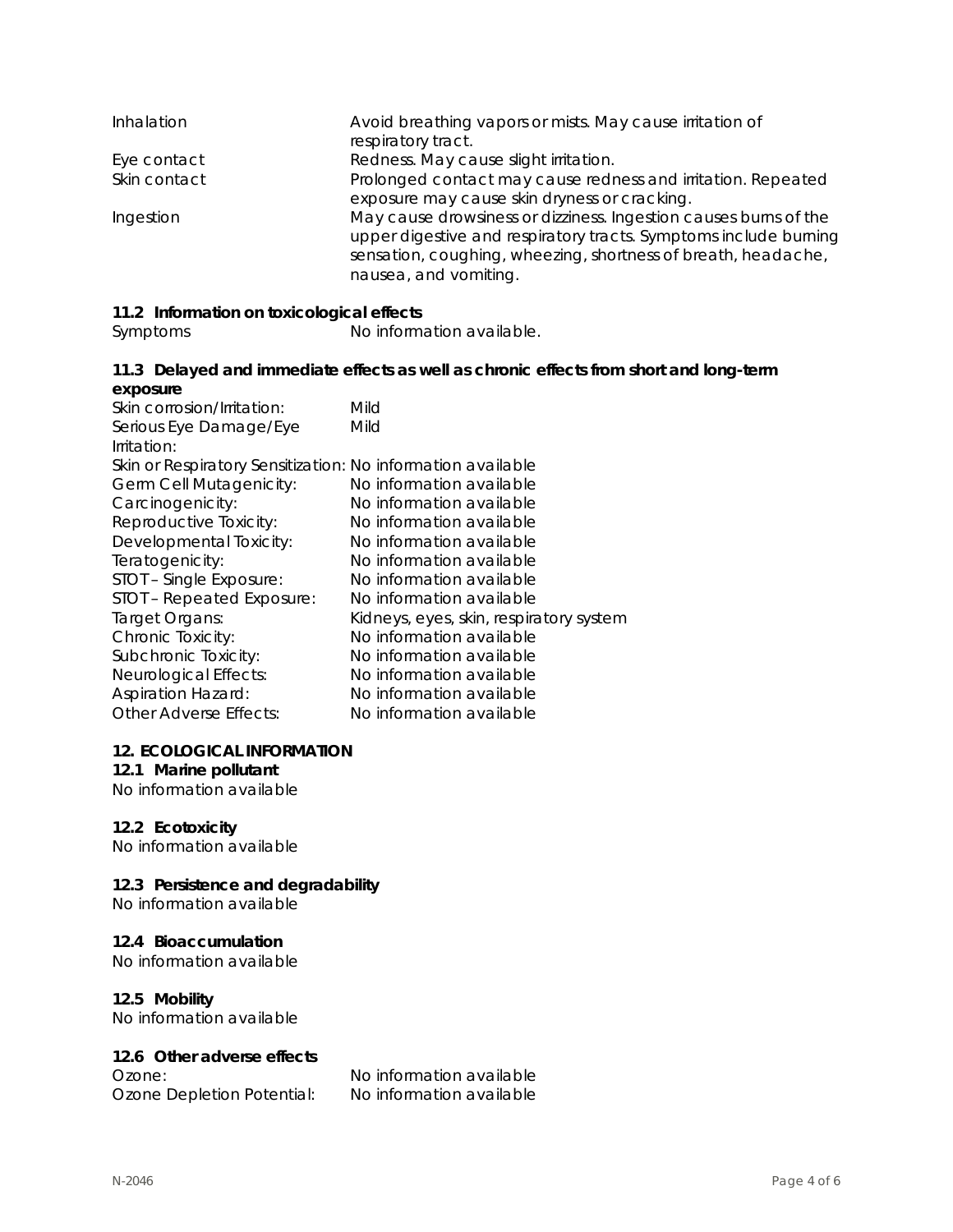# **13. DISPOSAL CONSIDERATIONS**

| 19.<br><b>DISPOSAL CONSIDERATIONS</b>                   |                                                                                                                                                                                                                                                                                                                                                                                                                           |
|---------------------------------------------------------|---------------------------------------------------------------------------------------------------------------------------------------------------------------------------------------------------------------------------------------------------------------------------------------------------------------------------------------------------------------------------------------------------------------------------|
| 13.1 Waste treatment methods                            |                                                                                                                                                                                                                                                                                                                                                                                                                           |
| Relevant Information:                                   | Keep out of drains, sewers, ditches and waterways.                                                                                                                                                                                                                                                                                                                                                                        |
| Disposal Method:                                        | Use a licensed professional waste disposal service to dispose of<br>this product. Product may be dissolved in a combustible solvent<br>or absorbed onto a combustible material and burned by a<br>chemical incinerator.                                                                                                                                                                                                   |
| Contaminated Packaging:                                 | Dispose of as unused product.                                                                                                                                                                                                                                                                                                                                                                                             |
| 14.<br><b>TRANSPORT INFORMATION</b>                     |                                                                                                                                                                                                                                                                                                                                                                                                                           |
| Dot:                                                    | Not dangerous goods.                                                                                                                                                                                                                                                                                                                                                                                                      |
| 15.<br><b>REGULATORY INFORMATION</b>                    |                                                                                                                                                                                                                                                                                                                                                                                                                           |
| 15.1 US Federal Regulations                             |                                                                                                                                                                                                                                                                                                                                                                                                                           |
| Clean Water Act (CWA):                                  | This product does not contain any substances regulated as<br>pollutants pursuant to the Clean Water Act (40 CFR 122.21 and<br>40 CFR 122.42).                                                                                                                                                                                                                                                                             |
| CERCLA:                                                 | This material, as supplied, does not contain any substances<br>regulated as hazardous substances under the Comprehensive<br>Environmental Response Compensation and Liability Act<br>(CERCLA) (40 CFR 302) or the Superfund Amendments and<br>Reauthorization Act (SARA) (40 CFR 355). There may be specific<br>reporting requirements at the local, regional, or state level<br>pertaining to releases of this material. |
| 15.2 US State Regulations<br>California Proposition 65: | This product does not contain any Proposition 65 chemicals.                                                                                                                                                                                                                                                                                                                                                               |
| <b>OTHER INFORMATION</b><br>16.                         |                                                                                                                                                                                                                                                                                                                                                                                                                           |
|                                                         |                                                                                                                                                                                                                                                                                                                                                                                                                           |

| 16.1 HMIS Rating       |                  |
|------------------------|------------------|
| Health Hazard:         | $\left( \right)$ |
| Flammability:          | $\left( \right)$ |
| Physical Hazard:       | $\left( \right)$ |
| Chronic Health Hazard: | $\left( \right)$ |
|                        |                  |

# **16.2 NFPA Rating**

| Health Hazard:     |                  |
|--------------------|------------------|
| Fire Hazard:       | $\left( \right)$ |
| Reactivity Hazard: |                  |

#### **16.3 Preparation Information**

| Prepared By: | TriLink BioTechnologies, Inc.<br>858-546-0004 |
|--------------|-----------------------------------------------|
| Issue Date:  | 2016-05-31                                    |
| Version:     |                                               |

# **16.4 Further Information**

Copyright 2016 TriLink BioTechnologies, inc. License granted to make unlimited paper copies for internal use only. The above information is believed to be accurate, but not necessarily all inclusive, and thus should only be used as a guide in the handling and use of this material. The